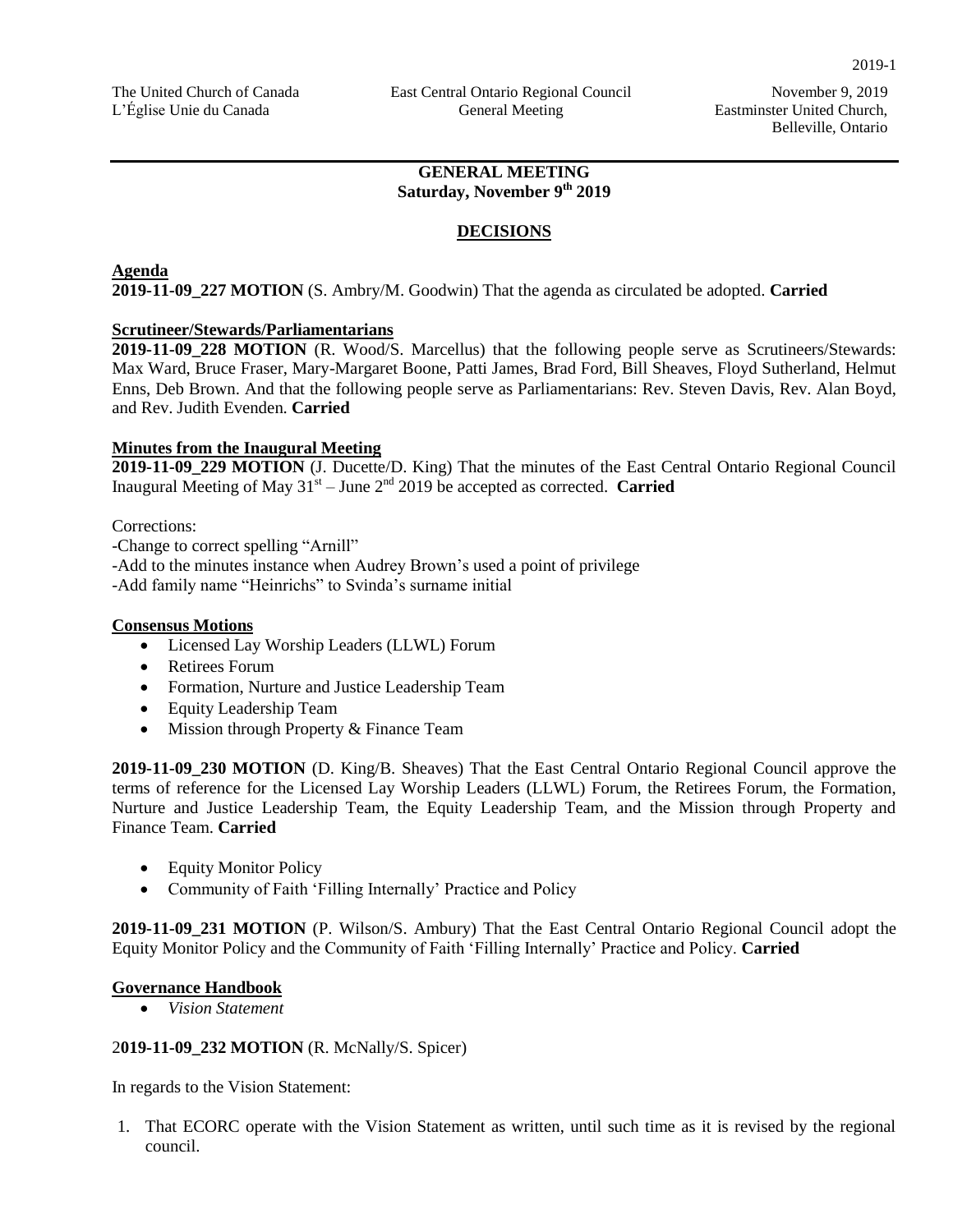The United Church of Canada L'Église Unie du Canada

- 2. That ECORC refer the Vision Statement as written, and all feedback received, to a task group to further develop the Vision Statement, Statement of Mission, Values and Mission Goals.
- 3. That the nominations team be asked to populate a Task Group of eight members to undertake the above work.
- 4. That the Task Group provide a report to the May 2020 meeting of ECORC for adoptions. **Carried**
	- *Assembly of Elders*

# **2019-11-09\_233 MOTION** (R. McNally/S. Spicer)

In regards to the Assembly of Elders, that the following text be added to its structure:

"The Leading Elder is elected as part of the triennial election of members of the General Council from the East Central Ontario Regional Council, at the meeting of the regional council held in the year before the year of the face-to-face meeting of the General Council. The Leading Elder will serve a three-year term."

"The speaker can communicate to the regional council on behalf of the Assembly of Elder"

"When filling a vacancy, the Assembly of Elders will consult with the nominations team".

And delete the paragraph :

"In the absence of a Speaker ... term (for the time being)." **Carried**

*Nominations Leadership Teams*

# **2019-11-09\_234 MOTION** (R. McNally/S. Spicer)

In regards to Nomination Leadership Team, that the following text be added to the terms of reference:

Add the words "and/or election" after the word "appoint" Add responsibility to nominate persons to serve on the General Council (formerly called Commissioners). **Carried**

*Covenant Support Leadership Team*

**2019-11-09\_235 MOTION** (R. McNally/S. Spicer) That the East Central Ontario Regional Council approve the amended terms of reference for the Covenant Support Leadership Team. **Carried**

*Liaisons Forum*

**2019-11-09\_236 MOTION** (R. McNally/S. Spicer) That the East Central Ontario Regional Council approve the amended terms of reference for the Liaison Forum. **Carried** 

*Affirming Forum*

**2019-11-09\_237 MOTION** (R. McNally/S. Spicer) That the East Central Ontario Regional Council approve the amended terms of reference for the Affirming Forum. **Carried**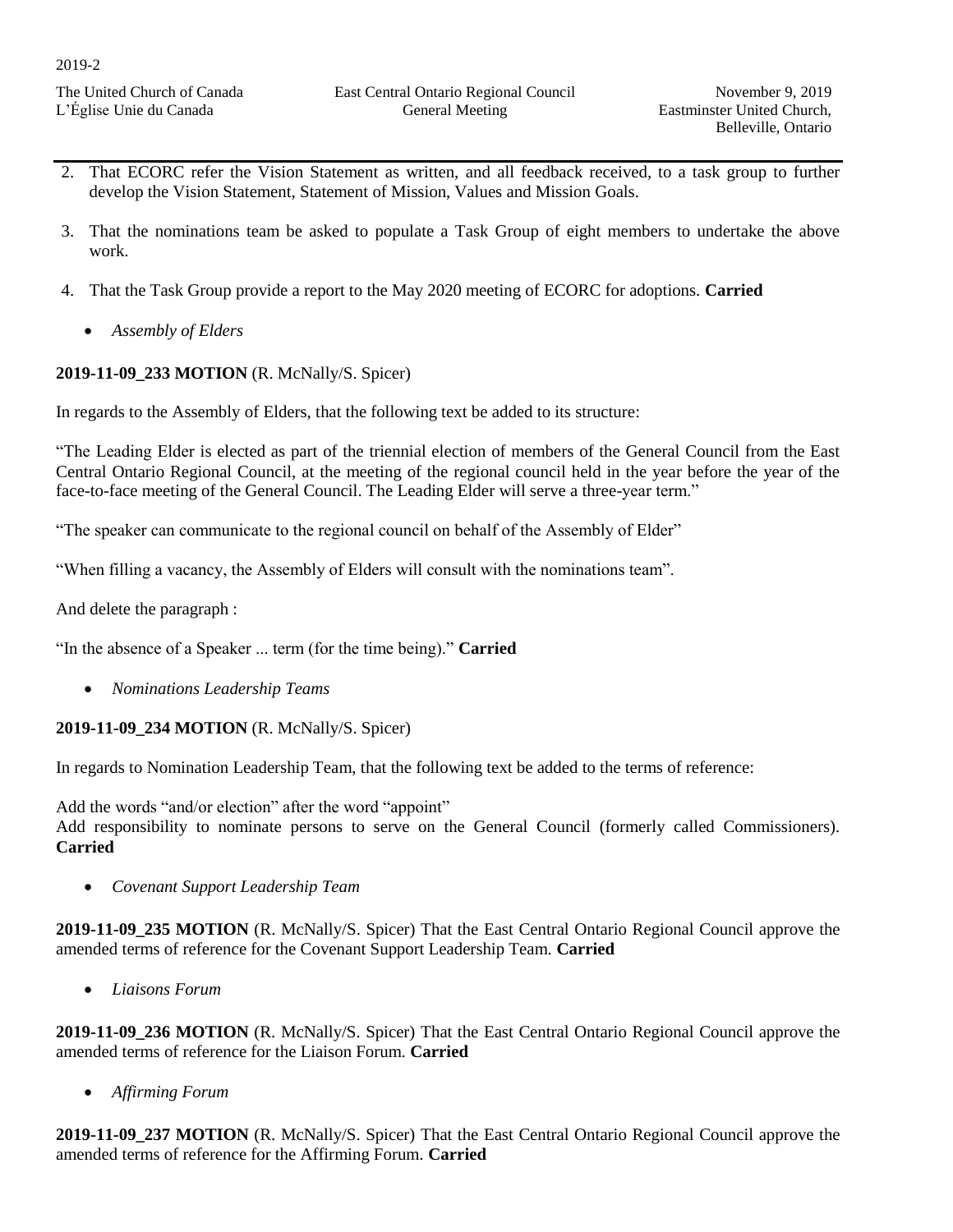• Policy Regarding Funding Requests at the Regional Meeting of the East Central Ontario Regional *Council*

**2019-11-09\_238 MOTION** (R. McNally/S. Spicer) That the East Central Ontario Regional Council adopt the amended Policy Regarding Funding Requests at the Regional Meeting of the East Central Ontario Regional Council. **Carried** 

*Marriage Practice and Voluntary Associate Minister (VAM) Policy*

**2019-11-09\_239 MOTION** (R. McNally/S. Spicer) That the East Central Ontario Regional Council adopt the amended Marriage Practice and Voluntary Associate Minister (VAM) Policy. **Carried**

*Community of Faith Supervisors Practice and Policy*

**2019-11-09\_240 MOTION** (R. McNally/S. Spicer) That the East Central Ontario Regional Council adopt the amended Community of Faith Supervisors Practice and Policy, to take effect January 1st 2020. **Carried** 

*Pastoral Relations Liaison Officer Practice and Policy*

**2019-11-09\_241 MOTION** (R. McNally/S. Spicer) That the East Central Ontario Regional Council adopt the amended Pastoral Relations Liaison Officer Practice and Policy, to take effect January 1st 2020. **Carried**

*Policy Regarding Proceeds from the Sale of Property*

**2019-11-09\_242 MOTION** (R. McNally/S. Spicer) That the East Central Ontario Regional Council adopt the Policy Regarding Proceeds from the Sale of Property. **Carried** 

*East Central Ontario Regional Council Travel Policy*

**2019-11-09\_243 MOTION** (R. McNally/S. Spicer) That the East Central Ontario Regional Council adopt the East Central Ontario Regional Council Travel Policy.

*Policy Regarding Travel Compensation to be paid by Communities of Faith*

**2019-11-09\_244 MOTION** (R. McNally/S. Spicer) That the East Central Ontario Regional Council adopt the Policy Regarding Travel Compensation to be paid by Communities of Faith.

**2019-11-09\_245 MOTION** (J. Wilson/J. Evenden) That the East Central Ontario Regional Council approve in principle the travel policies, and refer to the Assembly of Elders to be written into one concise policy and presented at the May 2020 General Meeting. **Carried** 

*Policy for Electing Commissioners to serve at the General Council*

**2019-11-09\_21 MOTION** (R. McNally/S. Spicer) That the East Central Ontario Regional Council adopt the Policy for Electing Commissioners to serve at the General Council. **Carried** 

*Property & Finance Community of Faith Conflict Review Funding Policy*